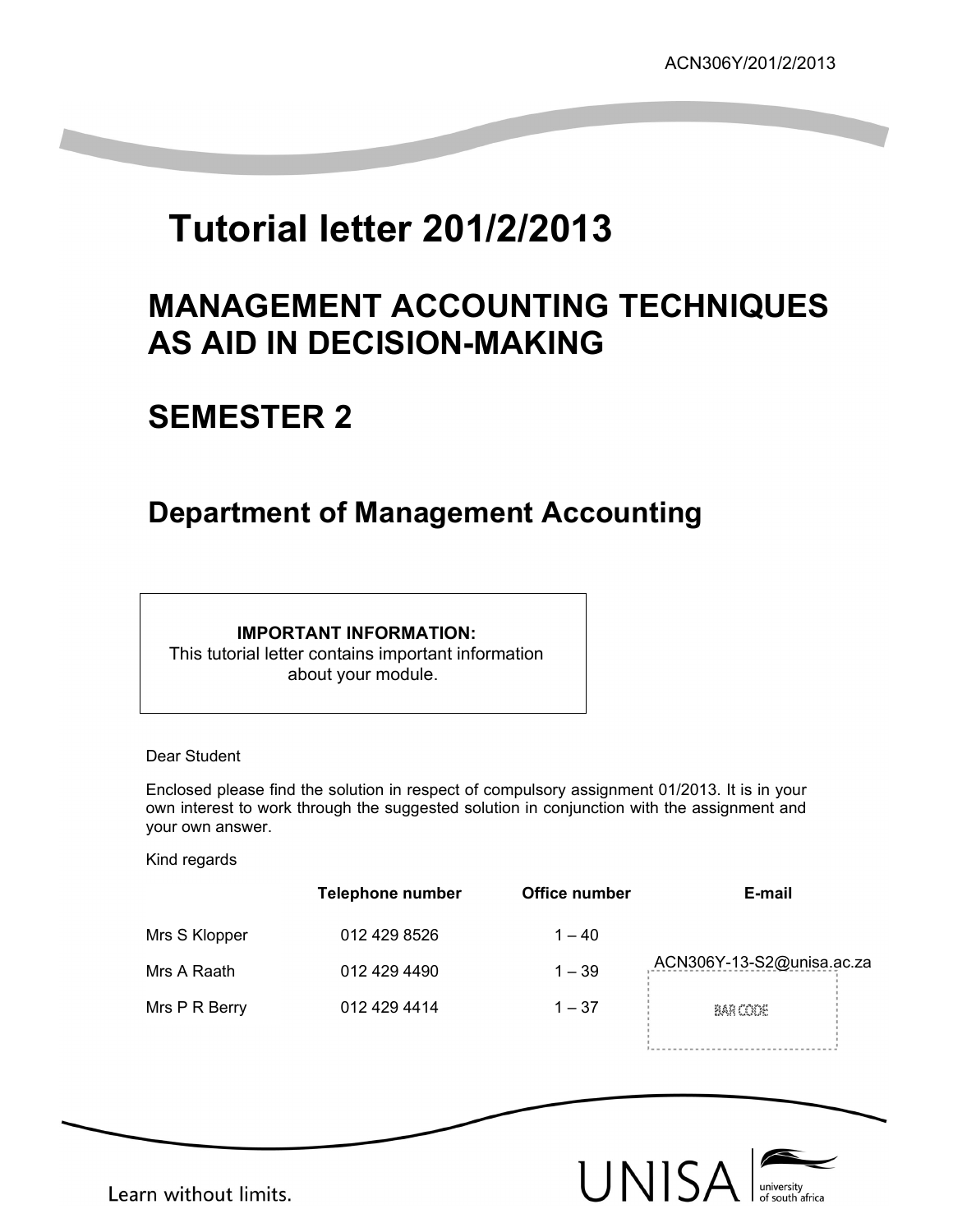## **ELECTRA WHOLESALERS**

## **Break-even selling price:**

Let the selling price per unit  $= x$ 

| Break-even point     |         | Fixed costs                                 |  |  |
|----------------------|---------|---------------------------------------------|--|--|
|                      |         | Marginal income per unit                    |  |  |
| 20 000               |         | $\frac{R160000}{X - R10}$ x $\frac{100}{1}$ |  |  |
| R160 000             |         | 20 000 (x-R10)                              |  |  |
| R <sub>160</sub> 000 | $=$ $-$ | 20 000x - R200 000                          |  |  |
| R160 000 + R200 000  | $=$ $-$ | 20 000x                                     |  |  |
| X                    | =       | R360 000 ÷ 20 000                           |  |  |
|                      |         | R <sub>18</sub>                             |  |  |

The break-even selling price would be R18.

#### **or**

| <b>Sales</b> |              | $=$ Fixed costs + Variable costs + Profit |
|--------------|--------------|-------------------------------------------|
| 20 000x      | $\mathbf{r}$ | $R10(20000) + R160000 + 0$                |
| 20 000x      | <b>E</b>     | R360 000                                  |
| x            | $=$          | $R360000 \div 20000$                      |
| x            | $=$          | R <sub>18</sub>                           |

Option (2) is therefore correct.

## **QUESTION 2**

## **LESATH CC**

## **Conversion costs:**

|                                       | R                 |
|---------------------------------------|-------------------|
| Direct labour                         | 60 000            |
| Variable overheads<br>Fixed overheads | 20 500<br>210 000 |
|                                       | 290 500           |

Option (3) is therefore correct.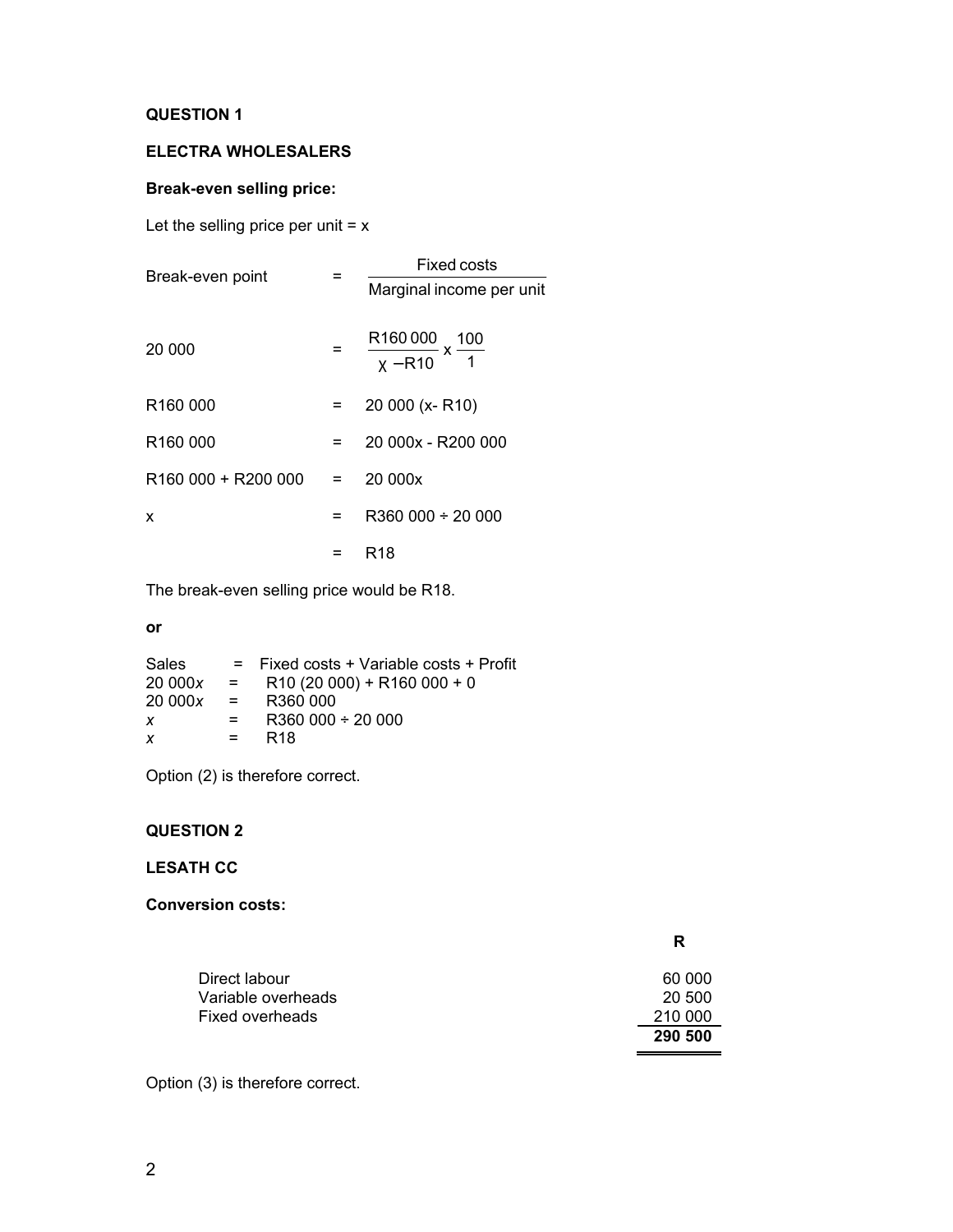## **MERGA CC**

## **Evaluation of statements:**

| No of units<br>produced | <b>Doubling</b>      | <b>Total time</b><br>(Hours) | <b>Cumulative</b><br>average time per<br>unit<br>(Hours) |
|-------------------------|----------------------|------------------------------|----------------------------------------------------------|
|                         | $\blacksquare$       | 1 600,00                     | 1 600,00                                                 |
|                         |                      | 2 880,00                     | 1 440,00                                                 |
|                         |                      | 5 184,00                     | 1 296,00 <sup>①</sup>                                    |
|                         |                      | 9 3 3 1 , 20                 | 1 166,40                                                 |
| 16<br>-                 | $\sim$ $\sim$ $\sim$ | 16 796,16                    | 1 049,76                                                 |

 $\circledcirc$  5 184 ÷ 4 = 1 296

Statements 1, 2 and 4 are true.

Option (3) is therefore correct.

## **QUESTION 4**

### **OKUL LTD**

Let the total time for unit  $1 = x$ 

| Learning rate |     | Cumulative average time per unit          |  |  |
|---------------|-----|-------------------------------------------|--|--|
|               |     | Previous cumulative average time per unit |  |  |
| 0,90          | =   | $(x+16000) \div 2$<br>x                   |  |  |
| 0,9x          |     | $x + 16000$<br>2                          |  |  |
| 1,8x          | =   | $16000 + x$                               |  |  |
| 0,8x          | $=$ | 16 000                                    |  |  |
| X             | =   | 20 000                                    |  |  |

### **Cumulative average time for the 16th unit:**

| <b>Cumulative</b><br>number of units | <b>Total cumulative time</b> | <b>Cumulative average</b><br>time per unit |
|--------------------------------------|------------------------------|--------------------------------------------|
|                                      | (minutes)                    | (minutes)                                  |
|                                      | 20 000                       | 20 000                                     |
|                                      | 36 000                       | 18 000                                     |
|                                      | 64 800                       | 16 200                                     |
|                                      | 116 640                      | 14 580                                     |
| 16                                   | 209 952                      | 13 122                                     |

**Alternatively:** 

 $0,90^3 \times 20\,000 = 13\,122$ 

Option (4) is therefore correct.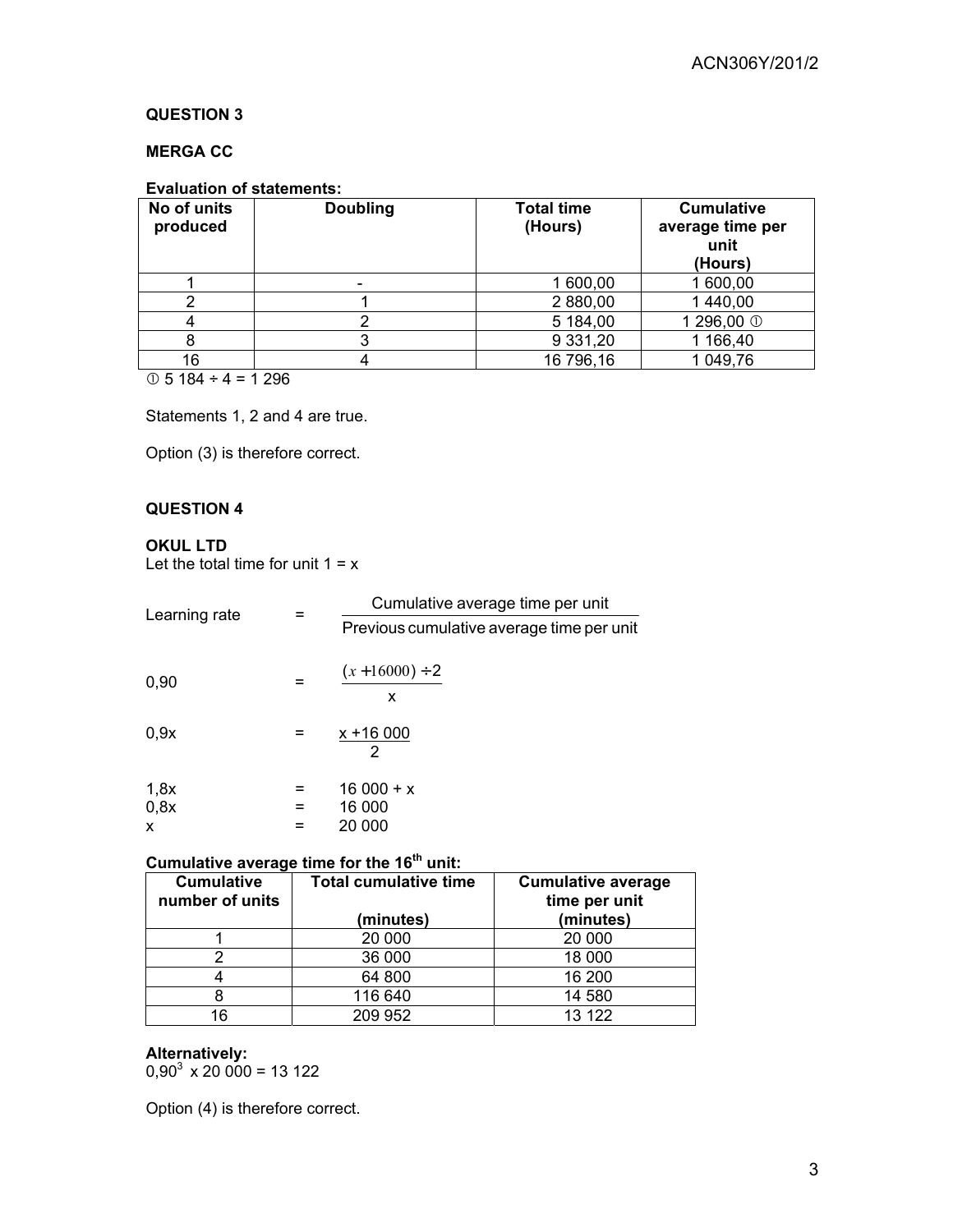## **KASTRA (PTY) LTD**

| Overhead recovery rate:                                           | R300 000<br>75 000 | $=$                     | R4 |
|-------------------------------------------------------------------|--------------------|-------------------------|----|
| Applied overheads (68 000 x R4)<br>Actual manufacturing overheads |                    | R<br>272 000<br>290 000 |    |
| Under-recovery                                                    |                    | 18 000                  |    |

Option (4) is therefore correct.

## **POLARIS ENTERPRISES**

### **QUESTION 6**

## **Marginal income per machine hour - Deluxe model:**

| Marginal income                                          | $=$<br>$=$<br>$=$ | R <sub>150</sub> | Selling price - variable costs<br>$R400 - R(150 + 80 + 15 + 5)$ |     |                  |      |
|----------------------------------------------------------|-------------------|------------------|-----------------------------------------------------------------|-----|------------------|------|
| Number of machine hours required to manufacture one unit |                   |                  |                                                                 | =   | $45/60 =$        | 0.75 |
| Marginal income per machine hour                         |                   |                  | $= R150 \div 0.75$                                              | $=$ | R <sub>200</sub> |      |

Option (5) is therefore correct.

## **QUESTION 7**

### **Marginal income per machine hour - Standard model:**

| Marginal income | $=$     | Selling price - variable costs |
|-----------------|---------|--------------------------------|
|                 | $=$     | $R300 - R(135 + 50 + 10 + 5)$  |
|                 | $=$ $-$ | R <sub>100</sub>               |

## **Ranking of products:**

| <b>Product</b><br><b>Marginal</b><br>income per |           |              | <b>Labour hours</b>                            |         |                          | <b>Machine hours</b>                  |         |  |
|-------------------------------------------------|-----------|--------------|------------------------------------------------|---------|--------------------------|---------------------------------------|---------|--|
|                                                 | unit<br>R | <b>Hours</b> | <b>Marginal</b><br>per unit income per<br>hour | Ranking | <b>Hours</b><br>per unit | <b>Marginal</b><br>income per<br>hour | Ranking |  |
|                                                 |           |              | R                                              |         |                          | R                                     |         |  |
| Standard                                        | 100       | 5            | 20                                             |         | 30/60                    | 200                                   |         |  |
| Deluxe                                          | 150       | 8            | 18,75                                          | 2       | 45/60                    | 200                                   |         |  |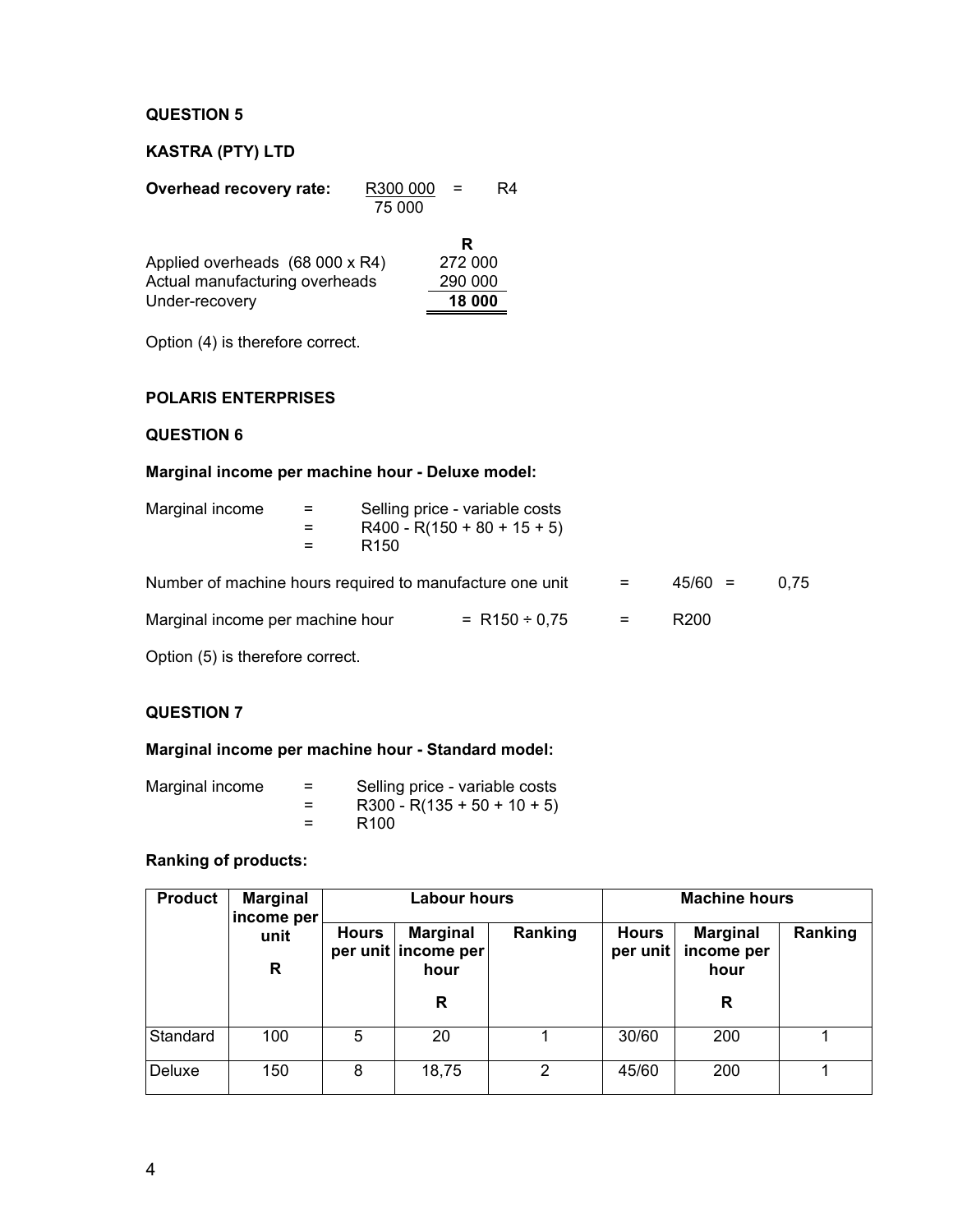## **QUESTION 7 (continued)**

### **Evaluation of options:**

Option (1) is true.

Option (2) is false as the standard model ranks first in terms of labour hours.

Option (3) is false as the standard model ranks equally in terms of machine hours and first in terms of labour hours.

Option (4) is false for the same reason as (3).

Option (1) is therefore correct.

## **QUESTION 8**

The equation in option (3) represents the correct one.

## **QUESTION 9**

### **Budgeted fixed manufacturing overheads**

|                                                                      | <b>Standard</b><br>model | Deluxe model    |
|----------------------------------------------------------------------|--------------------------|-----------------|
| Number of machine hours required in order to<br>manufacture one unit | $\frac{30}{2}$<br>60     | <u>45</u><br>60 |
| Budgeted fixed manufacturing overheads per unit                      | R <sub>14</sub>          | R <sub>21</sub> |
| Budgeted fixed manufacturing overheads<br>per<br>machine hour        | R <sub>28</sub>          | R <sub>28</sub> |
| Total number of machine hours available                              |                          | 12.500 hours    |
| Total budgeted fixed manufacturing overheads<br>$(12500 \times R28)$ |                          | R350 000        |

Option (2) is therefore correct.